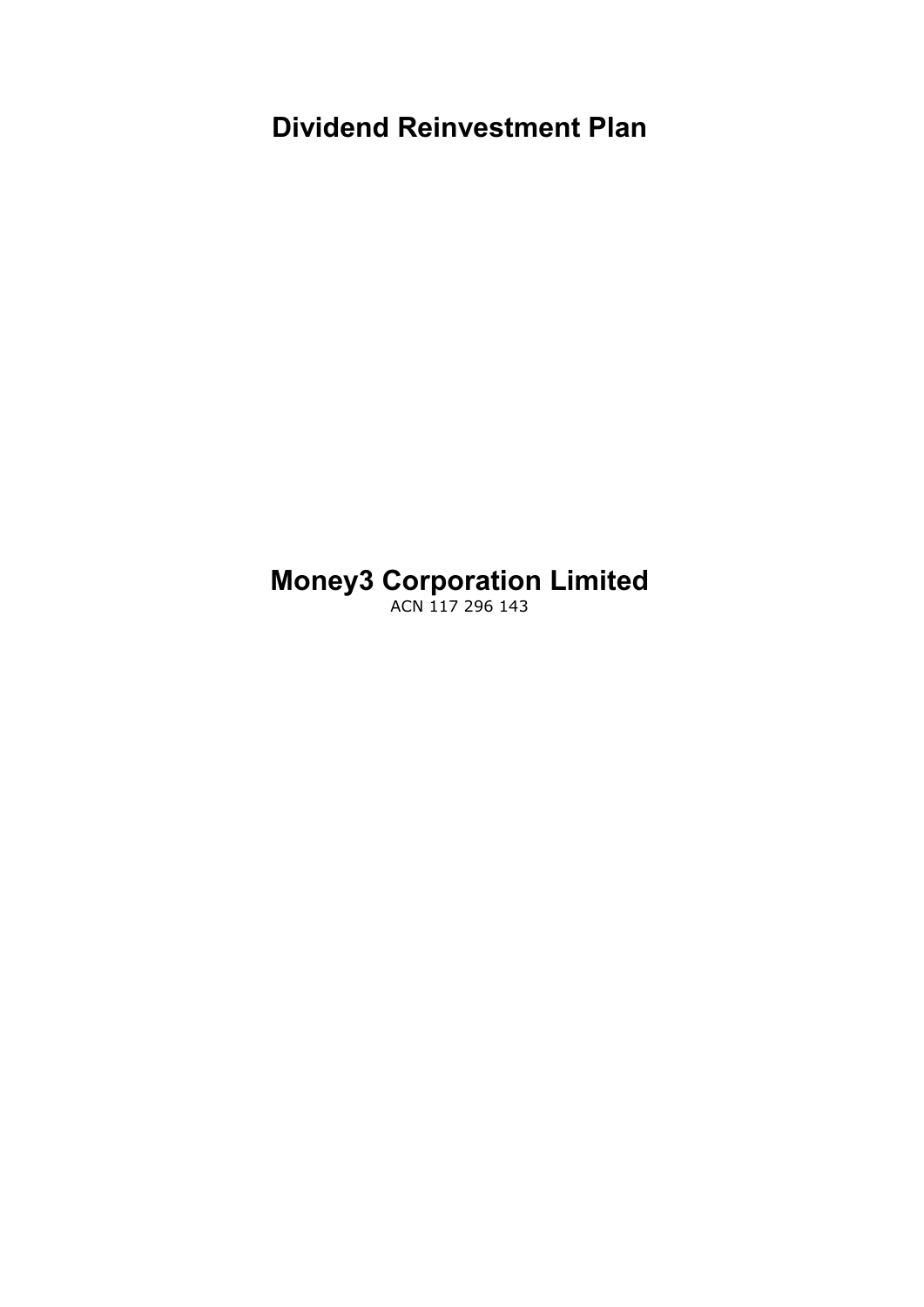# **Money3 Corporation Limited**

# **Terms and Conditions of Dividend Reinvestment Plan**

# **1 Definitions and interpretation**

#### **1.1 Definitions**

In this plan unless the content otherwise requires:

**ASX** means the Australian Stock Exchange Limited and a reference to the "**Listing Rules"** means the Official Listing Rules of the ASX;

**Commencement Date** means the date on which the Company adopts the DRP;

**Company** means Money3 Corporation Limited;

**Constitution** means the constitution of the Company as amended from time to time;

**Directors** means the directors of the Company from time to time;

**DRP** means the Company's Dividend Reinvestment Plan conducted in accordance with these terms, as amended from time to time:

**Market Price** means, in relation to a dividend, *95%* (or such other percentage, not less than 95%, as the directors determine from time to time) of the Weighted Average Sale Price Per Share of all Shares traded on the ASX during the Price Determination Period or, if no Shares are traded during the Price Determination Period, the last sale price recorded on the ASX before the start of the Price Determination Period;

**Nominated Percentage** of a Shareholder's Shares means the percentage of a Shareholder's Shares participating in the DRP from time to time, as nominated by the Shareholder in accordance with these terms;

**Notice of Election** means a notice in a form determined by the Directors of the Company by which a Shareholder makes an election as to the Shareholder's participation in the DRP;

**Participant** means a Shareholder participating in the DRP;

**Participating Shares** means a Participant's Shares which are participating in the DRP, calculated by multiplying the Nominated Percentage by the number of the Shareholders' Shares;

**Plan Account** means the accounts established in respect of each Participant pursuant to clause 5(f);

**Price Determination Period** means the period starting on the relevant Record Date and ending:

- (a) five trading days after the relevant Record Date; or
- (b) such number of trading days being not less than five trading days nor more than ten trading days after that Record Date, as is determined by the directors in their absolute discretion;

**Record Date** means the date the Register is closed for determining entitlements to a dividend;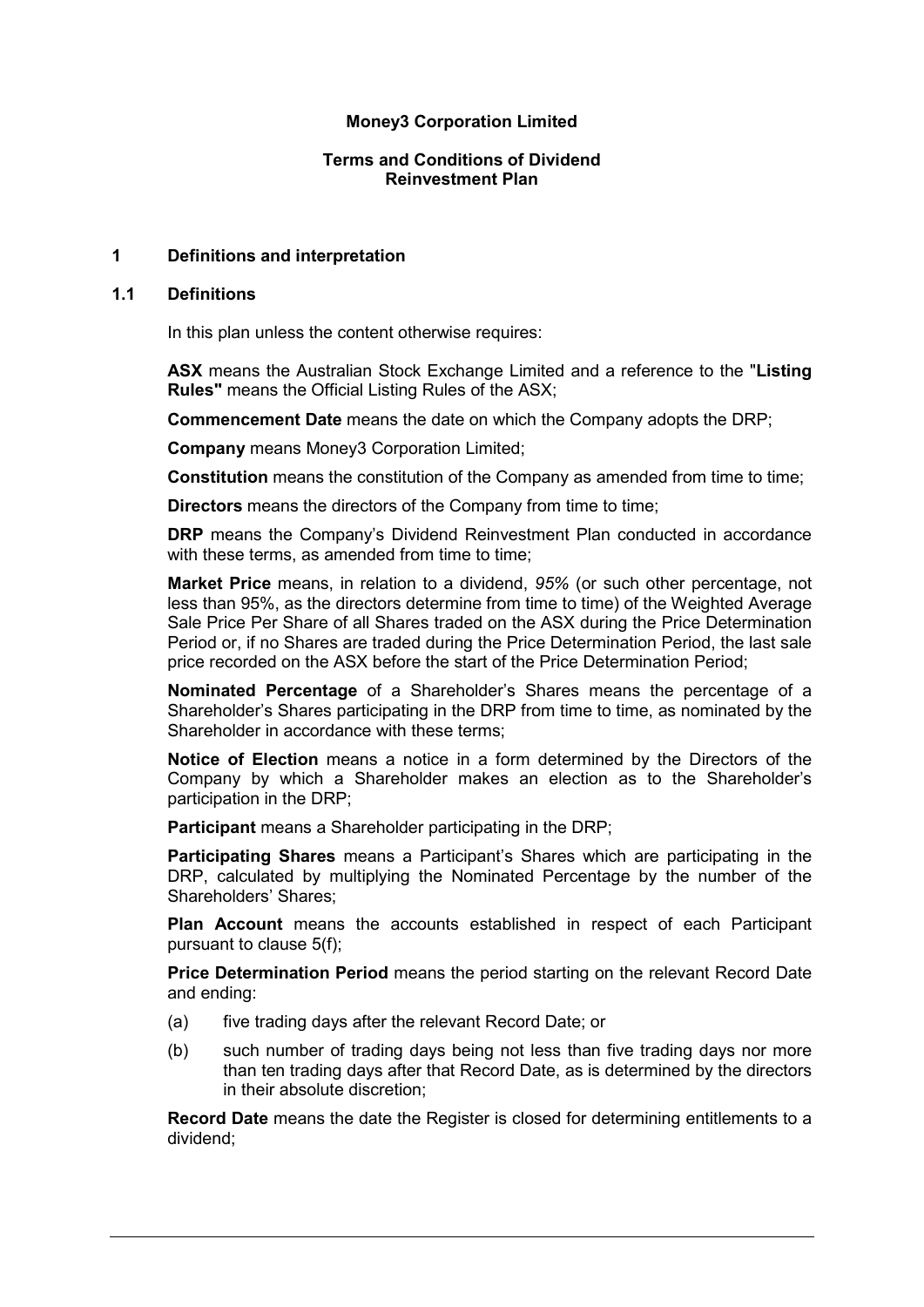**Register** means the register of members maintained by the Company, including the principal register and any branch registers;

**Shareholder** means a person registered as a holder of Shares in the Register;

**Shares** means fully paid ordinary shares in the capital of the Company;

**Trading Days** means days on which the ASX is open for trading;

**Weighted Average Sale Price Per Share** means the average sale price per Share of Shares sold during a particular period, weighted by reference to the number of Shares in each parcel sold at a particular price during the relevant period.

# **1.2 Interpretation**

In this plan unless the content requires otherwise:

- (a) the singular includes the plural and vice versa; headings and underlinings are for convenience only and do not affect interpretation;
- (b) other parts of speech and grammatical forms of a word or phrase defined in these terms have a corresponding meaning;
- (c) an expression importing a natural person includes any company, partnership, joint venture, association, corporation or other body corporate and any government or governmental, semi-governmental, administrative, fiscal or judicial body, department, commission, authority, tribunal, agency or entity;
- (d) a reference to any thing includes a part of that thing;
- (e) a reference to any statute, regulation, proclamation, ordinance or by-law includes all statutes, regulations, proclamations, ordinances or by-laws amending, consolidating or replacing them, and a reference to a statute includes all regulations, proclamations, ordinances and by-laws issued under the statute;
- (f) a reference to a document includes an amendment or supplement to, or replacement or novation of, that document;
- (g) a reference to a party to a document includes that party's successors and permitted assigns; and
- (h) a covenant or agreement on the part of two or more persons binds them jointly and severally.

# **2 Participation**

- (a) The DRP gives Shareholders a way to increase their shareholding in the Company by reinvesting all or part of their dividends in more shares in accordance with these terms. The board of Directors of the Company may activate or suspend operation of the DRP at any time and from time to time, by written notice to the Shareholders. Any Shareholder can participate in the DRP, unless excluded under paragraph 2(b) or 2(c).
- (b) A Shareholder is excluded from the DRP if that Shareholder's residential address or address on the Register is outside Australia, unless the directors approve of that Shareholder's participation in the DRP, in their absolute discretion.
- (c) The directors may exclude a Shareholder from participation in the DRP if they consider, in good faith, it is in the best interests of the Company.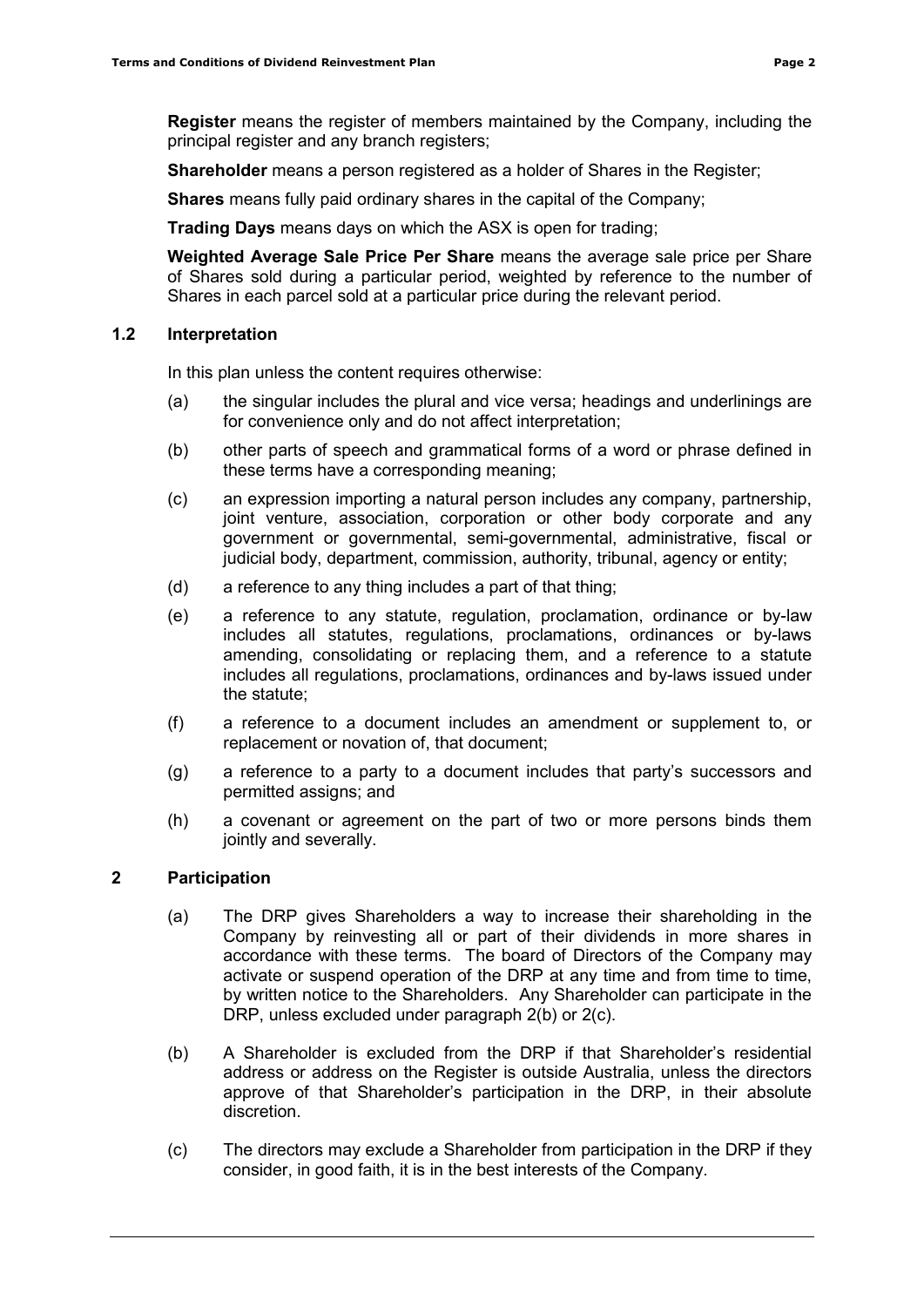### **3 Election**

- (a) Participation in the DRP is optional and is subject to these terms, applicable laws, the Listing Rules and the Constitution of the Company.
- (b) A Shareholder must complete a Notice of Election if they want to participate in the DRP in a way allowed by these terms.
- (c) A Shareholder who wants to participate in the DRP may specify the Shareholder's Nominated Percentage in the Notice of Election.
- (d) A Notice of Election is deemed to be made in respect of all of the Shareholder's Shares, unless a Shareholder specifies the Shareholder's Nominated Percentage in the Notice of Election.
- (e) A Participant may at any time terminate their participation in the DRP or change their Nominated Percentage by giving the Company written notice.

# **4 Term**

- (a) The DRP operates for three years from the Commencement Date.
- (b) The DRP automatically terminates at the end of that period, subject to paragraph 4(c).
- (c) The Directors may extend the period of operation of the DRP in accordance with the terms for a further three years in their absolute discretion.

#### **5 Entitlements**

- (a) Subject to this clause, the Company must apply each dividend payable to a Participant in respect of Participating Shares to subscribe for Shares on the Participant's behalf.
- (b) The number of Shares subscribed for is the total amount of the dividend payable on the Participant's Participating Shares, divided by the Market Price referable to the relevant dividend and rounded down to the nearest whole number.
- (c) A dividend payable in respect of a Participant is not available for reinvestment under the DRP to the extent that the Company is entitled to and does retain or otherwise deal with the dividend in accordance with its Constitution or any legal requirements, including withholding tax.
- (d) The DRP does not operate in relation to a dividend to the extent that the allotment or issue of Shares under the DRP is in breach of applicable law.
- (e) If and to the extent that the DRP does not operate, the relevant dividend must instead be distributed in cash to Participants in the same way as to other Shareholders who do not participate in the DRP.
- (f) Any notional cash balance left over after rounding down the number of Shares subscribed for under paragraph (b) will be retained in a Participant's Plan Account established for the purpose, without interest, provided that the Company must on request pay any such amount to the Participant. Any amount retained in the Participant's Plan Account will be carried forward and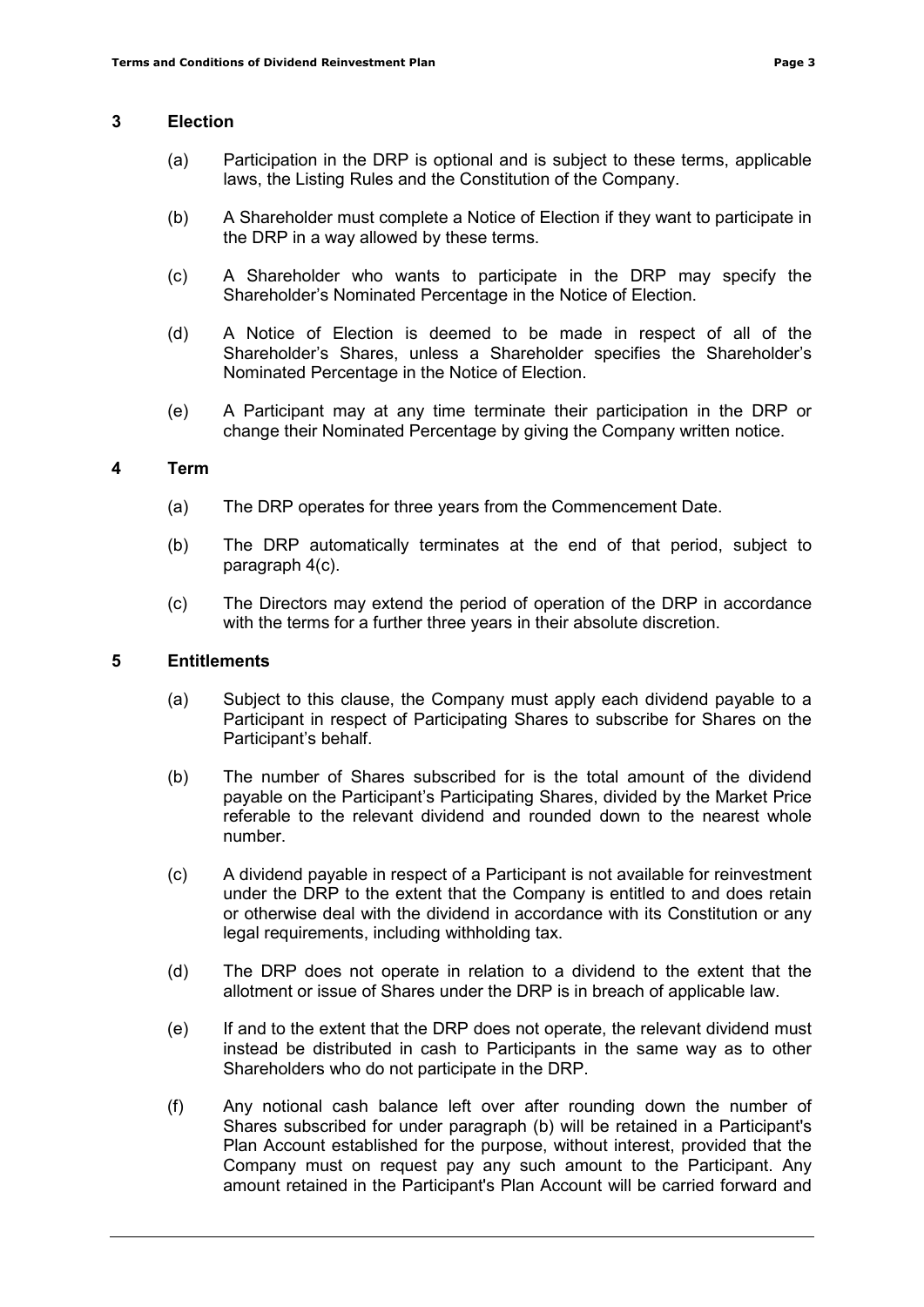added to the amount of the next dividend for the purposes of calculating the number (if any) of shares to be issued to the Participant under clause 5(b) when the next dividend is paid.

#### **6 Allotments**

Shares allotted to a Participant under the DRP:

- (a) must be allotted on the date that the dividend is applied under clause 5(a) and 5(b).
- (b) must be allotted in accordance with the Listing Rules;
- (c) rank equally with existing Shares from the date of allotment; and
- (d) must be registered on the same Register as the majority of the relevant Participant's Participating Shares.

#### **7 Statements**

- (a) After each allotment of shares under the DRP, the Company must send to each Participant a holding statement for the Shares allotted.
- (b) At the time the Company sends advice about each dividend payment, it must send to each Participant a statement setting out:
	- (1) the record date for the purposes of the payment of the Company of the relevant dividend;
	- (2) the number of Participating Shares in the DRP as at the last Record Date;
	- (3) the total amount of the dividend in cents paid per Participating Shares;
	- (4) the number of Shares allotted to the Participant under the DRP and the cost of each of those Shares;
	- (5) the Market Price for the Shares allotted to the Participant under the DRP;
	- $(6)$  the amount of withholding tax (if any) applicable to the dividend;
	- (7) the extent to which the dividend is franked;
	- (8) the Participant's total holding of both Participating and Non-Participating Shares after the allotment; and
	- (9) other information as the directors determine.

#### **8 Change in a Participant's Shareholding**

(a) Where a Participant transfers Shares, a percentage of the Shares transferred which is equal to the Nominated Percentage are deemed to be Participating Shares.